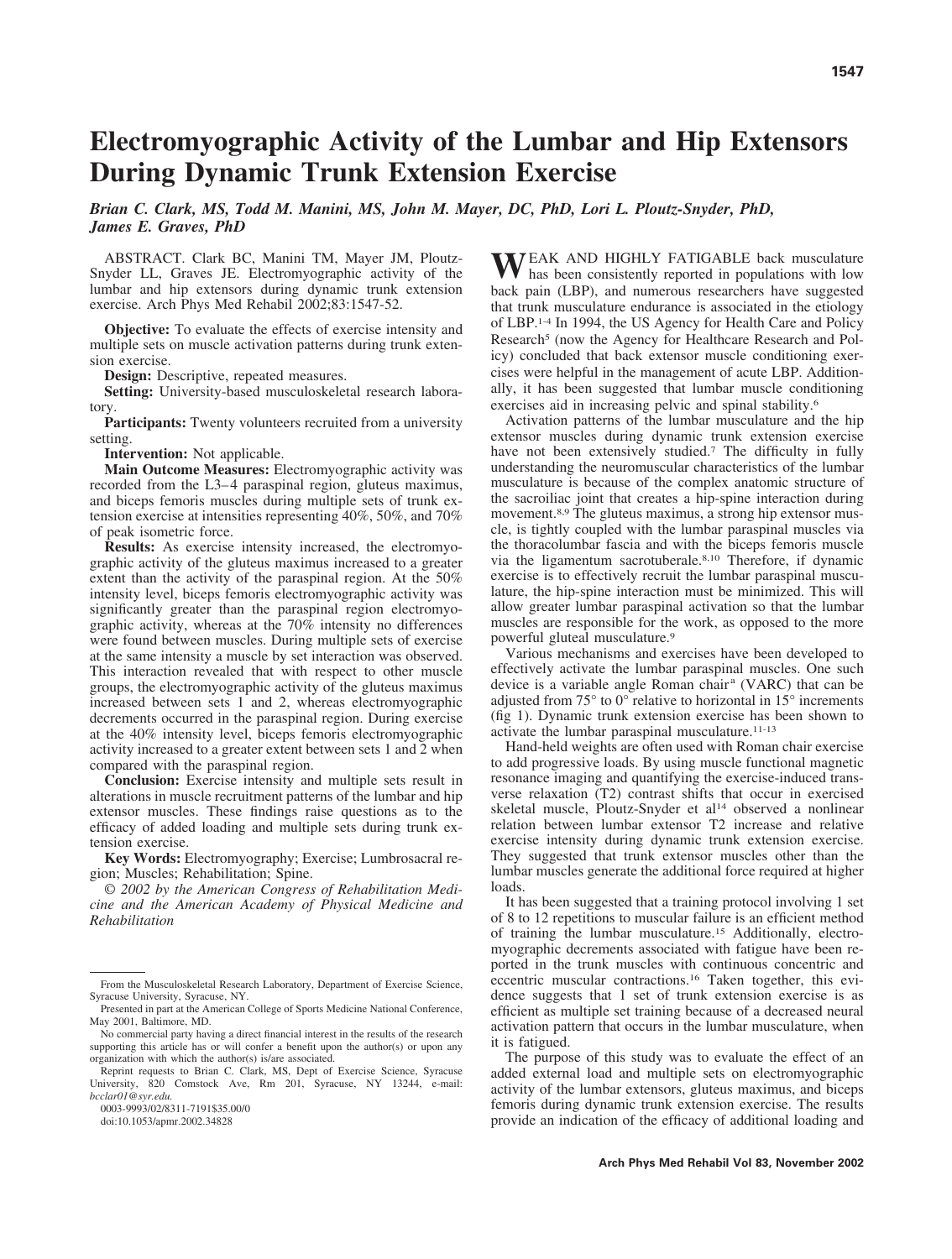

**Fig 1. Dynamic extension exercise on the VARC.**

training volume requirements during dynamic trunk extension exercise.

## **METHODS**

### **Participants**

Twenty apparently healthy volunteers (13 men, 7 women; mean age  $\pm$  standard deviation [SD], 23.1 $\pm$ 3.9y) were recruited from a university setting. Their descriptive statistics are listed in table 1. Subjects were recreationally active individuals but were not currently engaged in a systematic exercise pro $gram$  ( $>$ 1d/wk) designed to condition the lumbar or hip extensor muscles. The experimental protocol was reviewed and approved by the Syracuse University institutional review board; before testing, all subjects provided written informed consent. Potential subjects were excluded if they had a history of chronic LBP, current back pain, or orthopedic or cardiovascular contraindications to resistance exercise.

Sample size was determined by a power analysis designed to detect differences in lumbar muscle activity between exercise at 40% and 50% of peak force (power=.80, 2-sided  $\alpha$ )  $level = .05$ ). The assumptions on which this calculation was performed were based on the means and SDs obtained from pilot testing, as well as from the first few subjects to complete the study.

## **Testing**

*Determination of upper-body mass.* To assess the load that an individual lifts during dynamic exercise on a Roman chair, upper-body mass (UBM) must be determined.17 To do this, each of our subjects was placed in a prone position on the VARC at 15° above horizontal so that their anterior iliac spines were centered on the pelvic pad, with their feet secured under the footpad. Next, the subjects flexed at the waist, placing the torso parallel to the ground with the upper body resting on a bedside scale.<sup>b</sup> The arms were held in a comfortable position over their heads. Subjects were instructed to relax and remain motionless while their UBM was recorded to the nearest .01kg. This procedure was performed 3 times, with the mean considered to represent the UBM. The same investigator performed the procedure with all subjects to ensure uniformity. The UBM measurement protocol has been previously described and found

to be reliable.18 Additionally, subjects' total body weight (clothed) was recorded on the bedside scale.

*Electromyography.* Before exercise, 2 square (4cm) Ag-AgCl surface electromyography electrodes were placed bilaterally on the subjects' paraspinal region, 1cm above and below the L3–4 interspinous space. Additionally, electrodes were placed over the right gluteus maximus and right biceps femoris muscle. The gluteus maximus electrodes were placed at the midpoint of a line running from the inferior lateral angle of the sacrum to the greater trochanter. Biceps femoris muscle electrodes were placed in midway between the gluteal fold and popliteal joint. Electrode placement was chosen based on Cram and Kasman's standardized electrode placement atlas.19 A bipolar electrode configuration was used, with an interelectrode distance of 25mm. A reference electrode was placed with respect to the differential electrodes. Before the electrodes were placed, the skin was shaved, abraded, and then cleaned with alcohol to ensure that skin impedance was minimal.

The electromyographic signal was preamplified 100 times with a BioAmp  $100<sup>c</sup>$  Next, the signal was amplified 10 times with the use of a Cyber Amp  $380^\circ$  (total amplification:  $1000\times$ ) and digitized with an analog-to-digital board via a LabView data acquisition card. $d$  All signals passed through a band-pass filter (low pass: 10Hz; high pass: 600Hz), and all data were processed by using LabView.<sup>d</sup> The raw electromyographic signal was recorded at the sampling rate of 1000Hz. The LabView system was used to determine the full-wave rectified electromyographic signal. The operation may be expressed as:

Rectified electromyogram = 
$$
(\sum x^2)^{1/2}
$$

where  $x$  is the individual mV value obtained from the neural energy at 1000Hz.

*Determination of maximum voluntary isometric contraction.* On completion of the UBM measurement, subjects were fitted with a nylon torso harness equipped with a ring at the midsternal region to which a chain could be attached. At a VARC angle of 15°, relative to horizontal, each subject was attached to a tensiometer<sup>e</sup> by the harness and chain. Appropriate fitting resulted in subjects being parallel to the ground during their full extension phase in the maximal voluntary isometric contraction (MVIC) testing.

Subjects were instructed to cross their hands on the opposite shoulders and to perform a maximal voluntary contraction for 4 seconds while exhaling and keeping their pelvis on the pelvic pad. Verbal encouragement was provided. Electromyographic activity was recorded for the middle 2 seconds during the MVIC. The exerted isometric strength was recorded in kilograms. This procedure was performed 3 times, with a 5-minute recovery period between each trial. The trial resulting in the highest force was considered the subject's MVIC, and electromyographic activity recorded during this contraction was used

**Table 1: Descriptive Statistics of the 20 Study Subjects**

| Gender (n) | Age $(y)$      | Weight (kg)     | <b>Torso UBM</b><br>$(kq)^*$ | Lumbar Extension<br>Strength $(kq)^{\dagger}$ |
|------------|----------------|-----------------|------------------------------|-----------------------------------------------|
| F (7)      | $22.9 + 2.4$   | $58.6 + 10.4$   | $24.0 + 2.7$                 | $38.7 \pm 6.7$                                |
| M (13)     | $23.2 + 3.8$   | $71.2 + 10.6$   | $37.5 \pm 15.2$              | $59.8 \pm 6.1$                                |
| Total (20) | $23.1 \pm 3.3$ | $66.8 \pm 11.9$ | $32.8 \pm 13.9$              | $52.4 + 12.3$                                 |

NOTE. Values are mean  $\pm$  SD.

Abbreviations: F, female; M, male.

Torso UBM recorded on the VARC at 15°.

† Peak isometric trunk extension strength recorded on the VARC at 15°.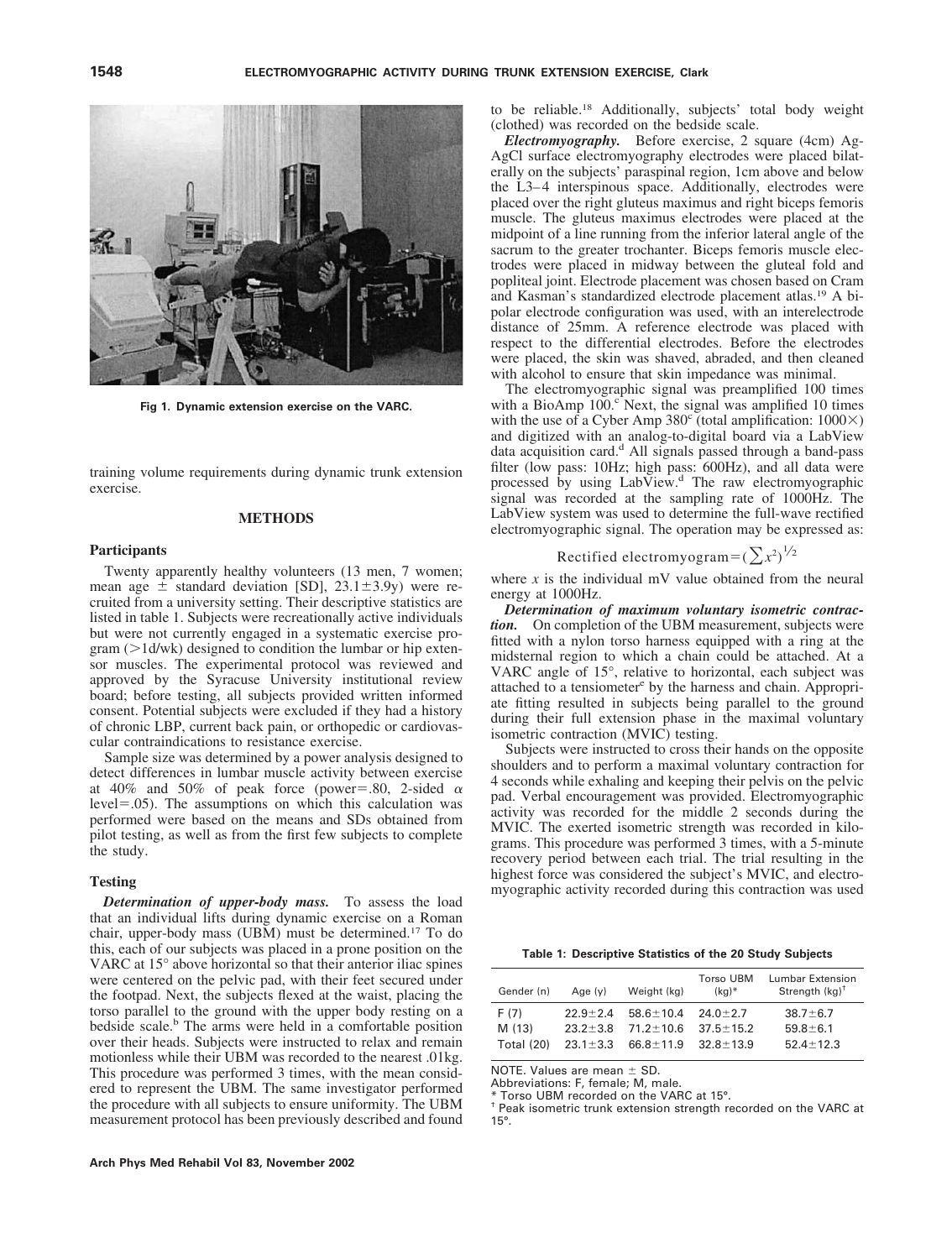$=$  Y load (kg)

for normalization. The lumbar extension strength measurement protocol has been previously described and found reliable.18

## **Determination of the Load at 40%, 50%, and 70% of MVIC**

To determine the load necessary to represent 40%, 50%, and 70% of each subject's lumbar strength, the following calculation was performed.18

Torso UBM (kg) harness and chain weight (0.7kg) MVIC (kg) Total lumbar strength (TLS)

Y Intensity: (TLS [kg]  $\times$  Y) – torso UBM (kg)

where Y is the desired workload (ie, 40%).

Three subjects whose torso UBM was greater than 40% of their TLS were excluded from the study.

*Dynamic exercise of varying intensity on the VARC.* After a 15-minute rest from the lumbar strength testing, subjects performed dynamic trunk extension exercise on the VARC, using a load equal to either 40%, 50%, or 70% of peak isometric adjusted strength. These intensities were chosen because 40% is approximately equal to an individual's UBM, whereas exercise at the 70% intensity level generally results in muscular failure between 4 and 6 repetitions.

For each intensity, 3 sets of 10 repetitions with a 1-minute rest period between each set were performed. A 45-minute recovery was allotted between each exercise intensity. Five subjects completed the protocol in a randomized order. No differences were found between performing the protocols in a randomized order or in a sequential order at 40%, 50%, and 70% intensity. Therefore, the remaining 15 subjects completed the exercises in sequential order, from lowest to highest intensity, because the sequence was more comfortable.

Subjects were instructed to begin each set with the trunk fully flexed and to extend their trunks in a smooth, controlled fashion, completing the concentric phase of the dynamic exercise in 2 seconds. Next, the subjects were instructed to lower their torsos during the eccentric phase in 2 seconds to return to a fully flexed position. A metronome, along with investigator feedback, was used to ensure appropriate timing. The experimental setup is shown in figure 1.

During dynamic exercise at the 40% and 50% intensity levels, electromyograms (EMGs) were recorded for 10 seconds during the ninth and tenth repetitions throughout the entire range of motion for each repetition. The electromyographic activity was averaged over the eccentric and concentric components of each repetition and reported in millivolts per second. During dynamic exercise at 70% intensity, electromyographic activity, was recorded during the ninth and tenth repetitions or during the 2 full repetitions that the subject could complete before muscular failure (11 subjects could not complete 3 sets of 10 repetitions).

## **Treatment of the Data and Statistical Analysis**

Electromyographic data were recorded (mV/s) and were normalized to MVIC and to the 40% intensity level. A *t* test was performed to evaluate the differences in right and left lumbar extensor EMGs. Because no differences were found  $(P \le 0.05)$ , the right and left lumbar extensor electromyographic data were averaged and reported. The normalized electromyographic data were analyzed by using a 3-way factorial analysis of variance for repeated measures. Main effects for this statistical model were intensity (40%, 50%, 70%), set (3 levels), and



**Fig 2. Muscle electromyographic activity normalized to the 40% intensity level and plotted as a function of exercise intensity. Ab**breviations: R, right; L, left. \* 40%<50%<70%, 40%<70%.' Gluteus<br>maximus, biceps femoris > lumbar extensors. \* Gluteus maximus > **lumbar extensors (***P***≤.05).** 

muscle group (bicep femoris, gluteus maximus, combined lumbar extensors).

Data were normalized in the traditional manner to an MVIC and also to the 40% intensity level because of uncertainties in the isometric contraction maximally activate the hip extensor muscles. Because muscles other than the lumbar extensors (ie, gluteals, biceps femoris) are primarily responsible for the initiation of trunk extension from the fully flexed position,20 it was hypothesized that these muscles would not be maximally activated during the MVIC test because of the biomechanical position required during VARC exercise. Thus, data were additionally analyzed when values were normalized to the lowest intensity level to show alterations in recruitment patterns with an increased load when dynamic trunk extension exercise is normalized to dynamic (vs isometric) trunk extension of a lighter load.

A Scheffe<sup>\*</sup> post hoc test was performed when required. Statistical significance was accepted at  $P \le 0.05$ . The Stata software package<sup>r</sup> was used for all statistical analyses. All data are reported as means  $\pm$  standard errors, unless otherwise noted.

#### **RESULTS**

# **Muscle Recruitment Patterns With Varying Exercise Intensity**

When data were normalized to the lightest load, an intensity main effect and muscle by intensity interaction were found  $(P \le 0.05)$ . Further analysis revealed that the lumbar extensors increased to a lesser extent at the 50% intensity than did the gluteus maximus and the biceps femoris  $(P \le 0.05)$  $(22.1\% \pm 5.3\%, 37.7\% \pm 6.0\%, 36.9\% \pm 6.0\%, respectively)$ . At the 70% intensity level, the increase in lumbar extensor electromyographic activity was significantly less than the increase in gluteus maximus electromyographic activity  $(P \le 0.05)$  $(62.7\% \pm 9.2\%, 88.9\% \pm 12.1\%, respectively)$  (fig 2). At the 70% intensity, there was no difference between lumbar extensor and bicep femoris electromyographic activity when normalized to the lightest load  $(62.7\% \pm 9.2\%, 76.7\% \pm 10.9\%,$ respectively) ( $P \le 0.05$ ). All muscle groups exhibited an increase in muscle activation from 40% to 50% to 70% of exercise intensity (fig 2).

When data were normalized to an MVIC, an intensity main effect and muscle by intensity interaction were observed  $(P \le 0.05)$ . Electromyographic activity increased significantly from 40% to 50% to 70% for the gluteus maximus and biceps femoris  $(P \le 0.05)$  (gluteus maximus:  $34.1\% \pm 2.5\%$ , 44.6% $\pm$ 3.1%, 61.3% $\pm$ 4.0%; biceps femoris: 38.3% $\pm$ 2.5%,  $51.0\% \pm 3.3\%$ , 64.7% $\pm 4.0\%$ , respectively). There was no dif-

#### **Arch Phys Med Rehabil Vol 83, November 2002**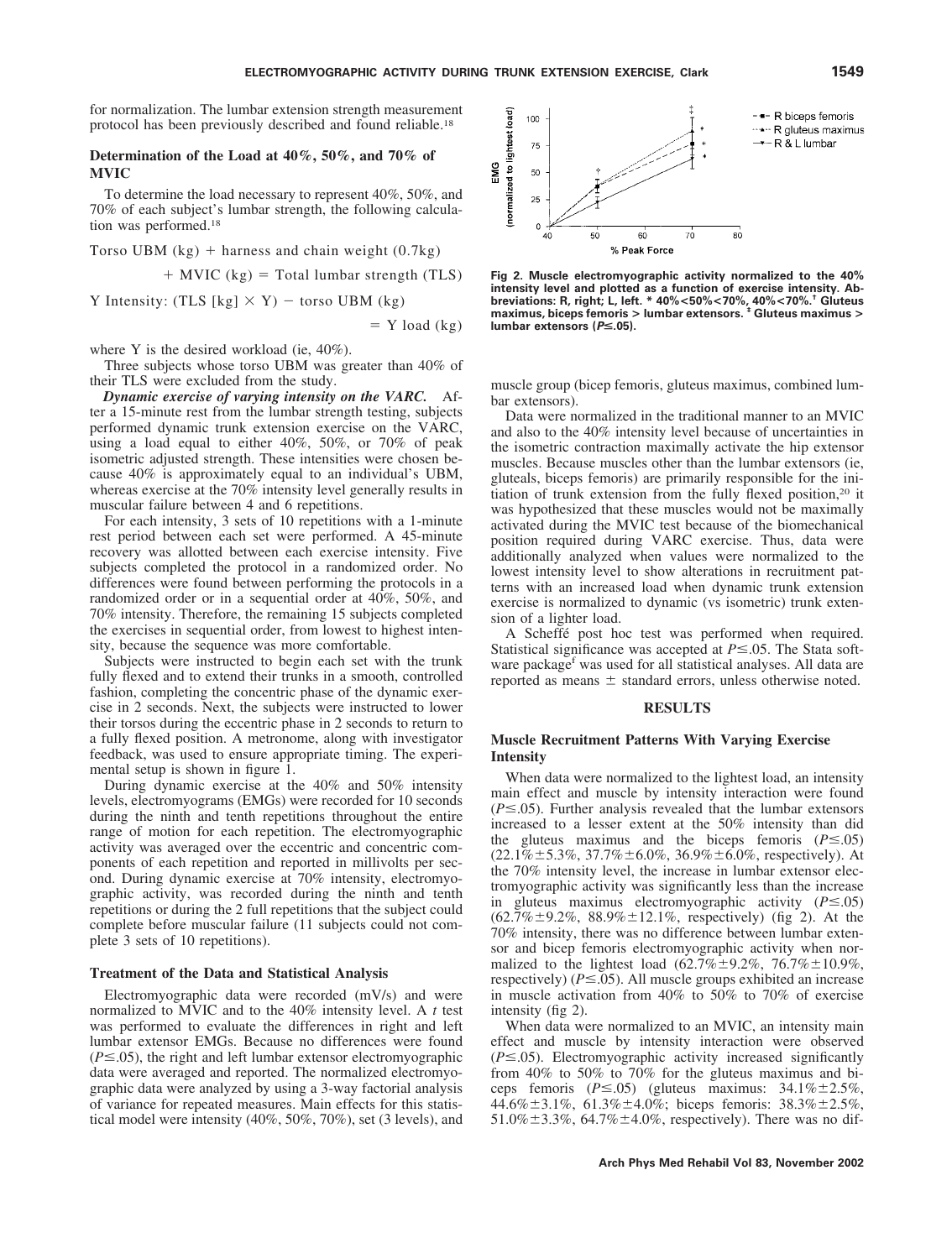

**Fig 3. Muscle electromyographic activity normalized to an MVIC and plotted as a function of exercise intensity. \* 0%>40%. † 0%>40%. ‡ 0%>40%. Lumbar extensors <sup>&</sup>gt; gluteus maximus (***P*<**.05).**

ference in the electromyographic activity of the lumbar extensors between 40% and 50% of peak isometric force, whereas there was a significant increase between the 50% and 70% intensity levels (*P* ≤ .05) (40%: 45.1% ± 3.0%; 50%: 53.3% $\pm$ 3.4%; 70%: 70.5% $\pm$ 4.0%) (fig 3). At the 40% intensity level, the electromyographic activity of the lumbar extensors was significantly greater than the gluteus maximus  $(P \le 0.05)$  (45.1% $\pm$ 3.0% vs 31.1% $\pm$ 2.5%, respectively). For all other intensities, there were no differences in electromyographic activity among the muscle groups  $(P \le 0.05)$  (fig 3).

## **Muscle Recruitment Patterns With Increasing Sets**

When data were normalized to the lightest load, no significant interactions or main effects were observed  $(P \le 0.05)$ . Additionally, when data were normalized to MVIC, there was no change in electromyographic activity with respect to set number for any muscle group ( $P \le 0.05$ ). However, a muscle by set interaction was observed. For the 40% intensity level, the lumbar extensor electromyographic activity was greater than the biceps femoris and gluteus maximus during set  $1 (P \le 0.05)$  $(46.0\% \pm 3.2\%, 36.0\% \pm 2.5\%, 31.5\% \pm 1.9\%, respectively).$ During set 2, the lumbar extensors were greater than the right gluteus maximus ( $P \le 0.05$ ) (45.9% $\pm$ 3.2%, 34.4% $\pm$ 2.8%, respectively); there was no difference between the lumbar extensors and the bicep femoris. For set 3, no differences existed among muscle groups  $(P \le 0.05)$  (fig 4).

For the 50% intensity level, the lumbar extensor electromyographic activity was greater than the gluteus maximus during set 1 ( $P \le 0.05$ ) (56.3% $\pm 3.6\%$ , 41.8% $\pm 2.8\%$ , respectively); there was no difference between the lumbar extensor and



**Fig 4. Muscle electromyographic activity at the 40% intensity level normalized to an MVIC plotted as a function of repeated sets. \* Lumbar extensors > biceps femoris, gluteus maximus. † Lumbar extensors > gluteus maximus (***P*<**.05).**



**Fig 5. Muscle electromyographic activity at the 50% intensity level normalized to an MVIC plotted as a function of repeated sets. \* Lumbar extensors > gluteus maximus (***P*<**.05).**

biceps femoris  $(P \le 0.05)$ . For sets 2 and 3, no differences existed among muscle groups  $(P \le 0.05)$  (fig 5).

At the 70% intensity level, the lumbar extensor electromyographic activity was greater than the gluteus maximus during set 1 ( $P \le 0.05$ ) (73.2% $\pm 4.0\%$ , 59.1% $\pm 3.8\%$ , respectively); there was no difference between the lumbar extensors and the biceps femoris ( $P \le 0.05$ ). For sets 2 and 3, no differences existed between muscle groups  $(P \le 0.05)$  (fig 6).

## **DISCUSSION**

Our results indicate that the muscle activation patterns of the lumbar extensors, gluteus maximus, and biceps femoris musculature change with varying loads and multiple sets during dynamic Roman chair exercise. During dynamic trunk extension exercise, lumbar extensor electromyographic activity increased to a lesser extent than the gluteal and biceps femoris muscles as load was increased. The most plausible explanation for the differences in muscle recruitment patterns with varying loads is that the lumbar musculature becomes less responsible for producing the compound movement, and the stronger and more powerful gluteal and biceps femoris muscles are activated to accommodate an increased load. Numerous researchers<sup>9,21-23</sup> have suggested that to effectively isolate the lumbar paraspinal musculature, the pelvis must be restrained. Therefore, it appears that during Roman chair exercise at 15°, the pelvis is free to rotate, thus allowing the strong hip extensors to contribute to force production to a greater extent at higher loads.

It has been suggested that, because the high relative percentage of type I muscle fibers in the lumbar musculature,<sup>24,25</sup> the



**Fig 6. Muscle electromyographic activity at the 70% intensity level normalized to an MVIC plotted as a function of repeated sets. \* Lumbar extensors > gluteus maximus (***P*<**.05).**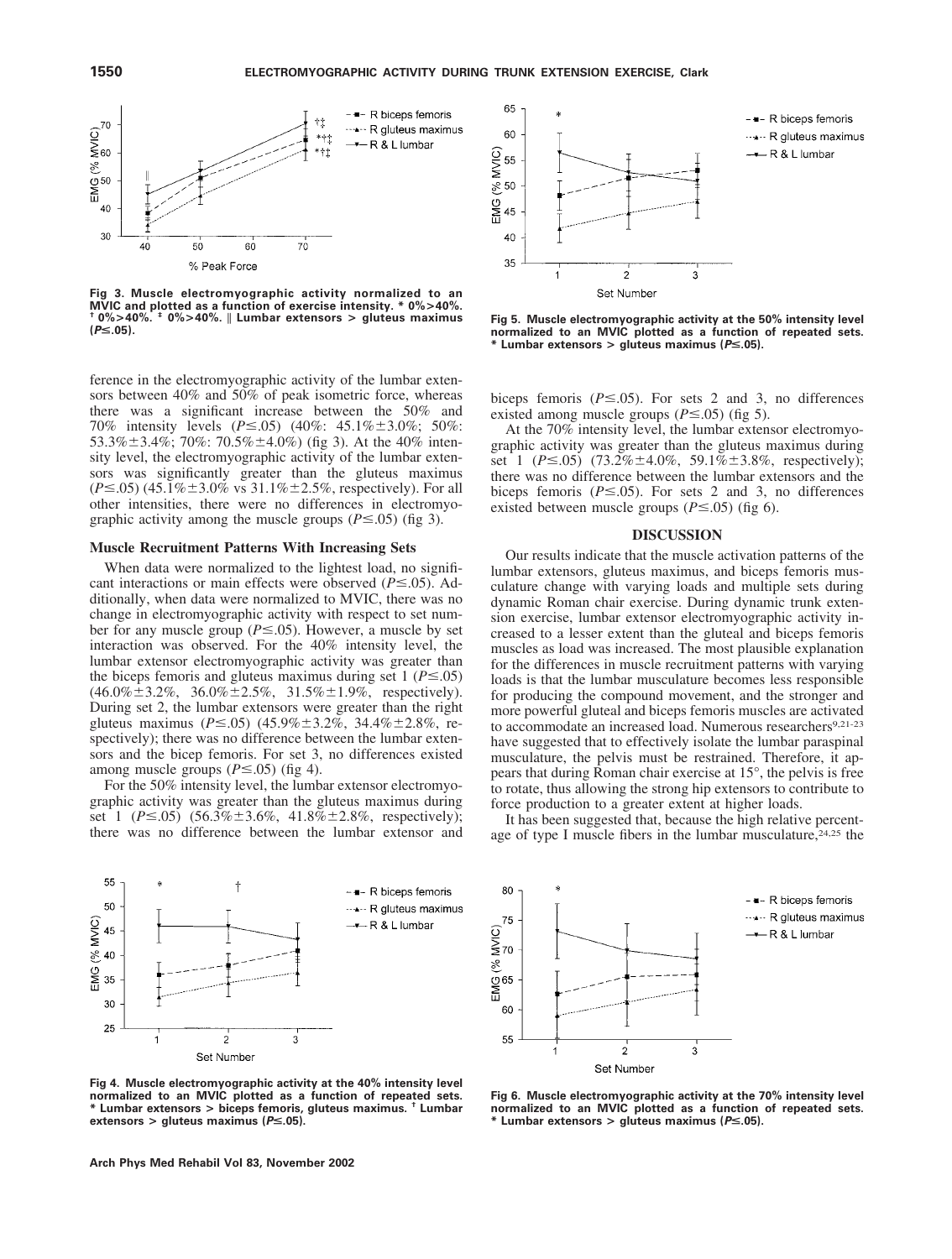muscles of the back are adapted for spinal stability.26 Therefore, because of their stability role, in comparison with providing global movement, the lumbar musculature plays a lesser role with an increased exercise intensity during Roman chair exercise. It is hypothesized that because of the nature of the lumbar extensors, they are not designed for higher loads, and the gluteal and biceps femoris muscles are activated to prevent an excessive load from being placed on the lumbar region.

Arokoski et al<sup>11</sup> showed that the paraspinal muscles exhibit higher relative activity than the gluteus maximus during trunk extension exercise. Our study results also indicate that the paraspinal muscle activation is high. However, our results also suggest that, as load is increased, the relative contribution of the gluteus maximus increases to a greater extent than that of the lumbar paraspinal musculature. This finding supports the hypothesis of Ploutz-Snyder et al.<sup>14</sup> By using muscle functional magnetic resonance imaging T2-weighted images, Ploutz-Snyder found no difference between exercise intensities representing 50% and 70% of peak isometric force. These findings suggest that trunk extensor muscles other than the lumbar extensors are responsible for the accommodation of an increased load. Our study supports such findings, indicating that the gluteus maximus is highly responsible for accommodating additional external loading.

Because the electromyographic activity of the lumbar extensor musculature is not increasing at the same rate as other muscles with an increasing work rate, the use of additional external loading during Roman chair exercise should be questioned. Increased loading could result in increased compressive loads on the intervertebral disks, which could exacerbate existing structural weaknesses and place an individual at risk of injury.6 Therefore, when designing an exercise prescription to actively stimulate the lumbar muscles, the cost to benefit ratio of additional loading during trunk extension exercise must be calculated.

This study also showed that alterations in muscle activation occur with multiple sets of dynamic trunk extension exercise. Between sets 1 and 2, the lumbar extensor electromyographic activity decreased in relation to the gluteus maximus at all exercise intensities. Moreover, at the 40% intensity level, lumbar activity decreased with respect to the biceps femoris. These data suggest that, with repeated sets, the lumbar extensor musculature becomes fatigued and thus slightly less responsible for accommodating the load, whereas the gluteal and biceps femoris muscles are activated. These findings support those of Smidt et al,<sup>16</sup> who found that electromyographic decrements associated with fatigue occurred in the paraspinal lumbar musculature with 10 continuous cycles of maximal concentric and eccentric contractions. More recently, however, Hermann and Barnes<sup>27</sup> showed that no change in lumbar paraspinal muscle activity occurred over 50 concentric or 50 eccentric maximal voluntary contractions. Although our study did not find a significant set by lumbar extensor electromyographic main effect, as discussed in the aforementioned studies, this result is probably a result of statistical power. As stated previously, the sample size selected for this study was determined by a power analysis designed to detect a muscle group by exercise intensity main effect. To detect a set by lumbar extensor main effect based on the values obtained in this study, it is estimated that a sample size of approximately 65 subjects would be required (power=.80, 2-sided  $\alpha$  level=.05).

The decrements observed in muscle activity in relation to the hip extensors with an increasing number of sets raise questions as to the efficacy of multiple sets of trunk extension exercise. Our results suggest that if the goal of a clinical prescription is to achieve optimal lumbar extensor muscle activity in relation to other trunk extensors, only 1 set of dynamic exercise is needed.

To our knowledge, changes in electromyographic activity of the lumbar extensor musculature in relation to other muscles have never been reported for dynamic Roman chair trunk extension exercise of varying loads. It must be noted that these results came from a cohort of young, healthy subjects and may not be generalizable to LBP populations.

## **CONCLUSION**

This study found that specific muscle recruitment patterns occurred in relation to exercise intensity and number of sets performed during dynamic Roman chair exercise. An increased external load results in the gluteus maximus and biceps femoris muscle activity increasing to a greater extent than the lumbar extensors. This suggests that the gluteal and biceps femoris musculature are more responsible than the lumbar musculature for accommodating an increased load. Additionally, a similar trend occurs as multiple sets are performed, and the contribution of the gluteal and biceps femoris muscles increases whereas that of the lumbar extensors does not, thus allowing for continuation of the exercise. These findings raise questions about the efficacy of an additional loading and multiple sets during dynamic trunk extension exercise.

#### **References**

- 1. Cassisi JE, Robinson ME, O'Conner P, MacMillan M. Trunk strength and lumbar paraspinal muscle activity during isometric exercise in chronic low back patients and controls. Spine 1993; 18:245-51.
- 2. Kumar S, Dufresne RM, Van Schoor T. Human trunk strength profile in flexion and extension. Spine 1995;15:160-8.
- 3. Luoto S, Heliovaara M, Hurri H, Alaranta H. Static back endurance and the risk of low back pain. Clin Biomech 1995;10:323-4.
- 4. Mayer TG, Smith SS, Keeley J, Mooney V. Quantification of lumbar function. Part 2: Sagittal plane trunk strength in chronic low-back pain patients. Spine 1985;10:765-72.
- 5. Bigos S, Bowyer O, Braen G, et al. Acute low back problems in adults. Clinical Practice Guideline No. 14. Rockville (MD): US Department of Health and Human Services, Public Health Service, Agency for Health Care Policy and Research; 1994. AHCPR Publication No. 95-0643.
- McGill SM. Low back exercises: evidence for improving exercise regimens. Phys Ther 1998;78:754-65.
- 7. Uddermann BE, Graves JE, Donaldson RG, Ploutz-Snyder L, Boucher JP, Iriso JH. Pelvic restraint effect on lumbar gluteal and hamstring muscle electromyographic activation. Arch Phys Med Rehabil 1999;80:428-31.
- 8. Vleeming A, Pool-Goudzwaard AL, Stoeckart R, van Wingerden J-P, Snijders CJ. The posterior layer of the thoracolumbar fascia: its function in load transfer from spine to legs. Spine 1995;20: 753-8.
- 9. Peterson C, Amundsen L, Schendel M. Comparison of the effectiveness of two pelvic stabilization systems on pelvic movement during isometric trunk extension and flexion muscle contractions. Phys Ther 1987;67:534-9.
- 10. Martini FH. Fundamentals of anatomy and physiology. 4th ed. Upper Saddle River (NJ): Prentice Hall; 1998.
- 11. Arokoski JP, Kankaanpää M, Valta T, et al. Back and hip extensor muscle function during therapeutic exercises. Arch Phys Med Rehabil 1999;80:842-50.
- 12. Flicker PL, Fleckenstein JL, Ferry K, et al. Lumbar muscle usage in chronic low back pain. Magnetic resonance image evaluation. Spine 1993;18:582-6.
- 13. Mayer JM, Graves JE, Robertson VL, Pierra EA, Verna JL, Ploutz-Snyder LL. Electromyographic activity of the lumbar extensor muscles: effect of angle and hand position during Roman chair exercise. Arch Phys Med Rehabil 1999;80:751-5.
- 14. Ploutz-Snyder LL, Mayer JM, Caruso R, Formikell M, Graves JE. The use of magnetic resonance imaging to evaluate lumbar muscle